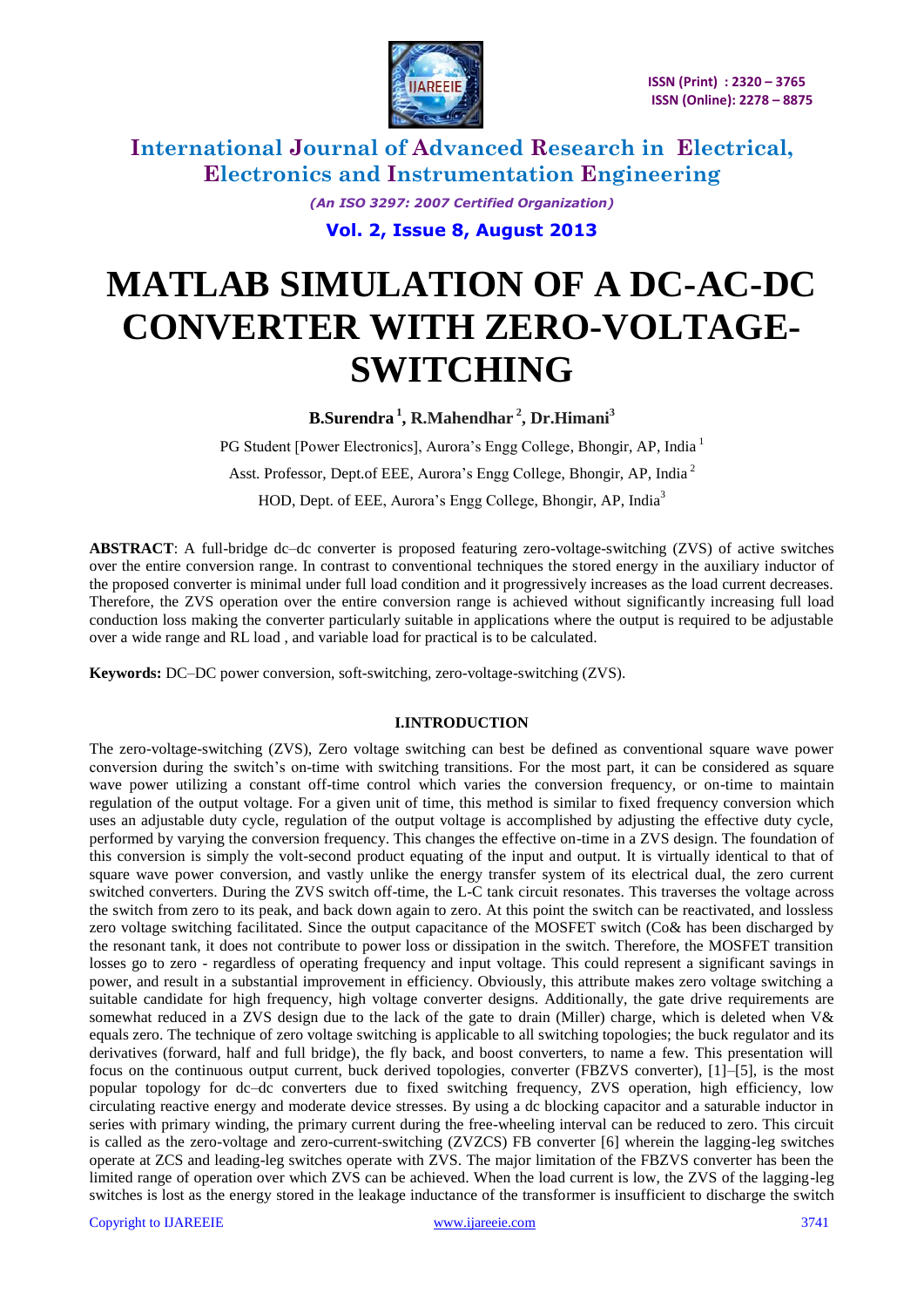

### *(An ISO 3297: 2007 Certified Organization)*

### **Vol. 2, Issue 8, August 2013**

and transformer capacitances. The loss of ZVS results in increased switching losses and electromagnetic interference (EMI). In the case of high-power converters using insulated gate bipolar transistor (IGBT), an external snubber capacitor is connected to reduce the rate of rise of voltage and turn-off losses Therefore, in high-power converters, the loss of ZVS addition-ally results in the discharge of snubber capacitor in IGBT. The resulting surge current can be detrimental to IGBT and capacitor in the long run and it increases EMI problem. Further, the resonant voltage overshoots due to resonance between the snubber capacitor and wiring/lead inductance can exceed IGBT voltage rating. Therefore, it is important to maintain ZVS operation over the entire range of operation or the conversion range. The following solutions have been proposed in the past. Using higher series inductance increases the ZVS range but results in increased loss of duty cycle and ringing across secondary-side rectifier diodes. With consequent reduction in transformer turns ratio, primary reflected current and switch conduction loss increases [2], [5].

- 1) Using saturable inductor instead of a linear inductor, ZVS range can be increased without significantly losing the duty ratio [7], [8]. However, a large-size core is required to implement the saturable inductor.
- 2) The energy stored in the magnetizing inductance can also be used to aid the ZVS operation. The switch current and the conduction loss is significantly increased [9]. In the converter proposed in [10] and [11], the stored energy in the magnetizing inductance of auxiliary transformer (which is independent of load) is used to extend the ZVS range.
- 3) Using a passive auxiliary "pole" circuit, full-range ZVS operation can be achieved [12] but the fixed circulating

Current results in additional conduction loss. In the above listed techniques, except for (2), the range of ZVS operation can be extended at the expense of increased full-load conduction loss. Ideally, additional energy storage is not required under full-load condition since the energy stored in transformer leakage inductance is sufficient for ZVS operation. The additional stored energy is required only when the load current is less. FBZVS converters featuring this kind of adaptive energy storage using coupled inductors are reported in [13] and [14]. A passive auxiliary add-on circuit for conventional FBZVS converter using a transformer and an uncoupled inductor to achieve ZVS operation over the entire conversion range is recently proposed [15]. In this paper a new topology of FBZVS converter is proposed to achieve ZVS over entire con-version range with minimum additional conduction loss. The proposed converter does not use auxiliary coupled inductor or transformer, rather, the main power transformer is divided into two half-rated transformers and an uncoupled inductor is used to achieve ZVS over entire conversion range. It is particularly suitable in applications where the output is required to be adjustable over a wide range and load resistance and Inductance is fixed (e.g. an electromagnet power supply). The proposed converter and its operating principle are described in Sections II and III, respectively. The design considerations are discussed in Section IV. Experimental results on a 100 kHz, 500 W prototype converters are presented in Section V demonstrating full-range ZVS operation. The proposed converter is expected to exhibit higher efficiency even at part-load operation either in its low-power (e.g., up to  $1-2$ ) kW) high-frequency (300–500 kHz) application using MOSFETs or in its high-power (e.g., 5–20 kW) low-frequency (25–50 kHz) application using IGBTs. Simplified loss analysis for a high-power application of proposed FBZVS converter with IGBTs and calculations with design parameters of a 18 kW electromagnet power supply presented in Section VI, illustrate its higher part-load efficiency.

#### *A.ZVS Benefits*

Zero power "Lossless" switching transitions, Reduced EMI / RFI at transitions, No power loss due to discharging Goss, No higher peak currents, (i.e. ZCS) same as, square wave systems, High efficiency with high voltage inputs at, and any frequency Can incorporate parasitic circuit and component L & C Reduced gate drive requirements (no "Miller" effects) Short circuit tolerant *B.ZVS Differences*

Variable frequency operation (in general), Higher off state voltages in single switch, unclamped topologies Relatively new technology - users must climb the earning curve Conversion frequency is inversely proportional to load current A more sophisticated control circuit may be required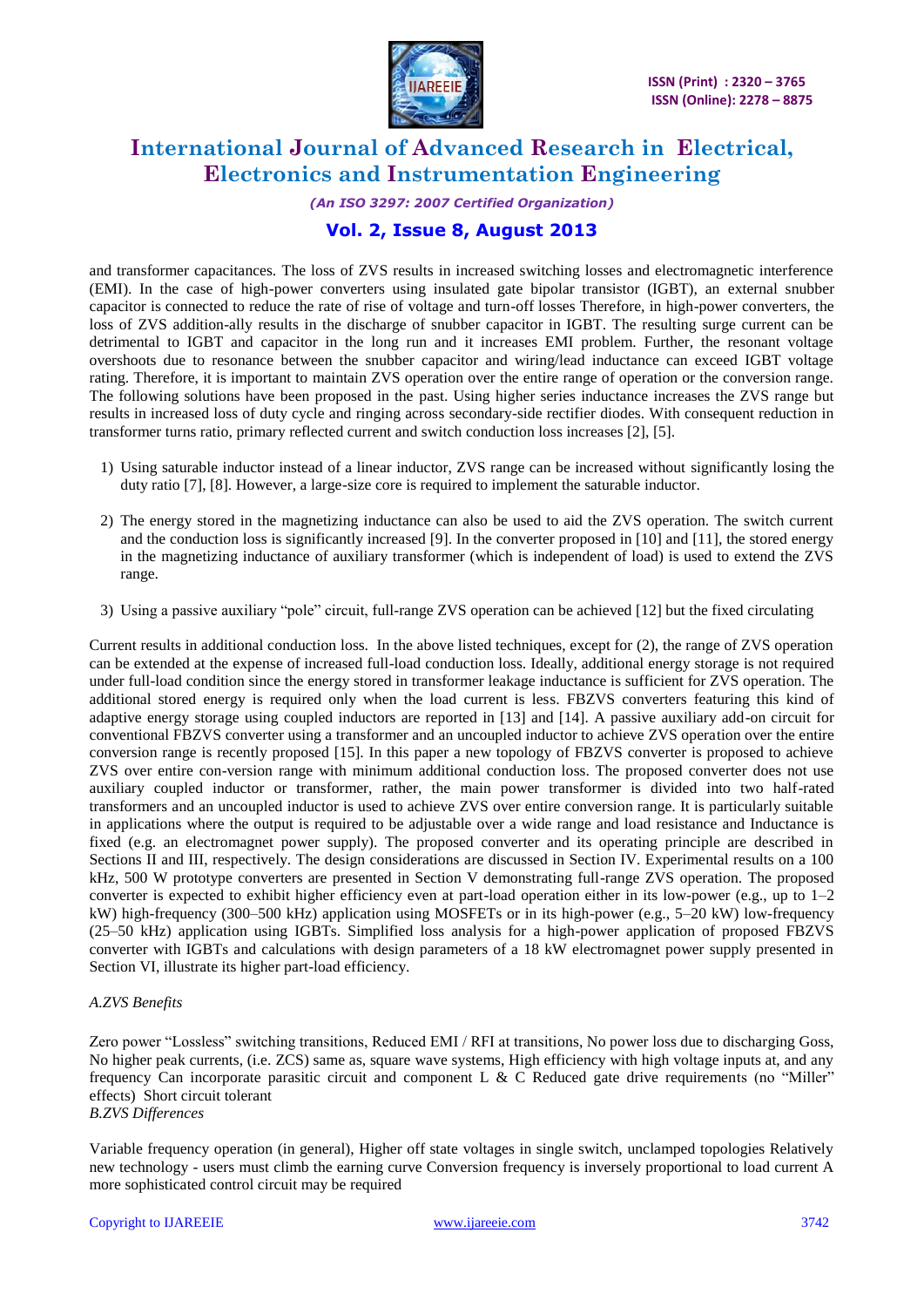

*(An ISO 3297: 2007 Certified Organization)*

### **Vol. 2, Issue 8, August 2013**

#### **II. PROPOSED FBZVS CONVERTER**

In Fig. 1 shows the circuit diagram of the proposed FBZVS converter. Four MOSFET or IGBT switches,  $S_1$ ,  $S_4$ , four anti-parallel diodes,  $D_1 \_D_4$ , and four snubber capacitors,  $C_1 \_C_4$  constitute the full-bridge switching circuit. The differences between the proposed and conventional FBZVS converter are as follows.



- a) The dc blocking capacitor of conventional converter is split into two capacitors,  $C_{dcl}$  and  $C_{d2}$ , in the proposed circuit.
- b) While the conventional converter uses a single high-frequency transformer, it is divided into two transformers  $T_{r1}$  and  $T_{r2}$  (with primary-to-secondary turns ratio of  $N(1)$  in the proposed circuit.
- c) The proposed circuit has additional inductor  $La$  which adaptively stores additional energy for ZVS operation when the stored energy in transformer leakage is inadequate

The secondary windings of the transformers are connected in series. The leakage inductances of both the transformers are shown as a lumped inductor  $L_s$  in series with secondary windings. The diodes  $Dr_1, Dr_2$ , inductors  $Lf_1, Lf_2$  and capacitor *Cf* form the output current double rectifier and filter.  $R_0$  is the load resistance and  $L_0$  is the load inductance, where  $V_d$  is the input dc voltage source. The current double rectifier on the secondary side in Fig. 1 can be replaced with the full-wave bridge and centre tap rectifiers if suitable. Primary and secondary connections of the transformers for alternative rectifier configurations are shown in Fig. 2.

#### **III. PRINCIPLE OF OPERATION**

The idealized waveforms of the converter with proposed auxiliary circuit in the steady-state are shown in Fig. 3. The details of switching transitions are not shown explicitly in the figure because the intension is to describe the operating principle of adaptive energy storage in the auxiliary inductor which aids the full-range ZVS operation and the mechanism of ZVS transitions in FB converters is well understood. Let  $D$  be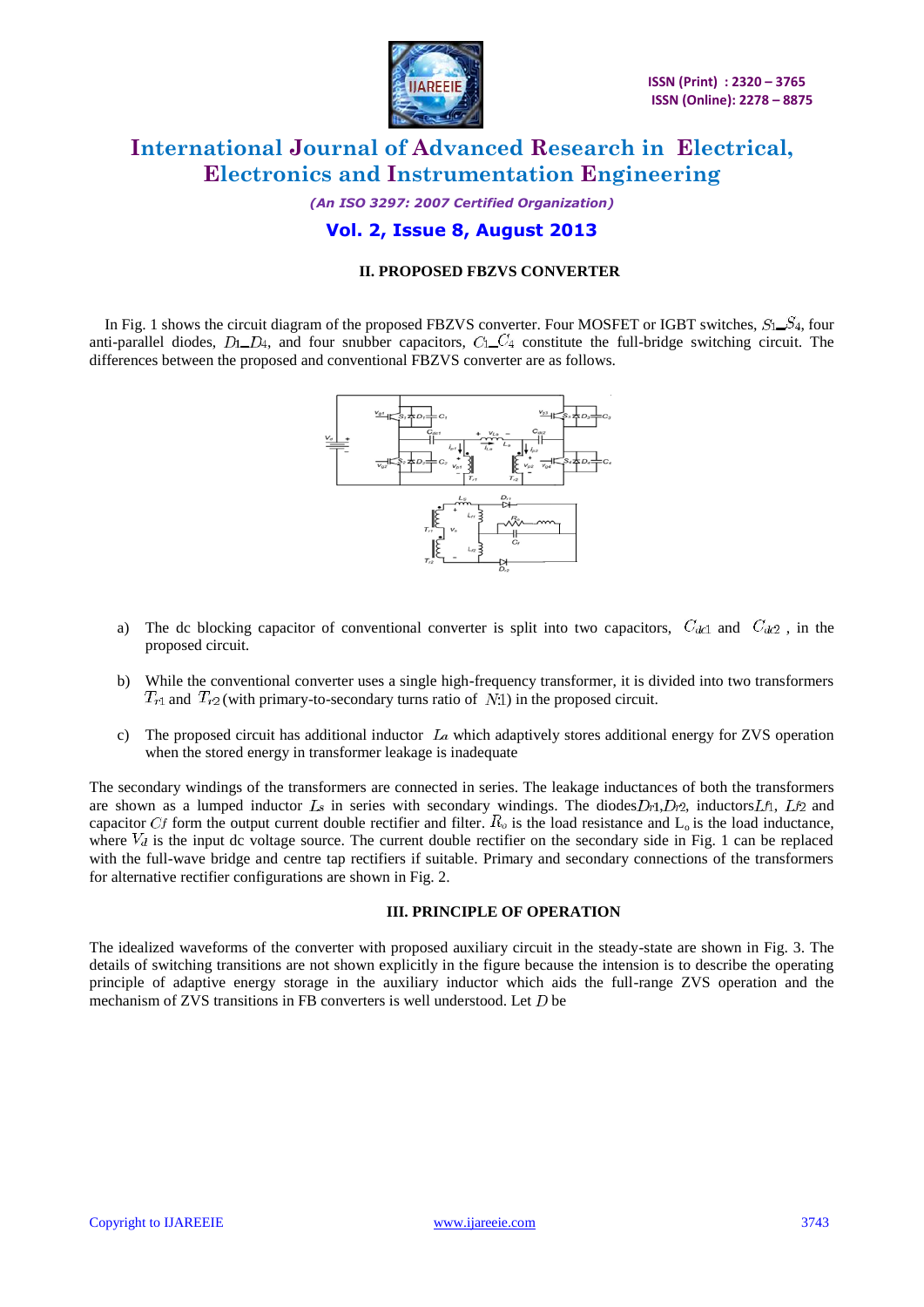

*(An ISO 3297: 2007 Certified Organization)*

**Vol. 2, Issue 8, August 2013**





the duty cycle of the output voltage,  $v_s$ , at the terminals of series-connected secondary windings of transformers  $T_{r1}$  and  $T_{r2}$ . The key waveforms for the operation when D is low are shown by the solid dark lines in Fig. 3. The voltages  $v_{g1} - v_{g4}$  are the gate voltage signals for switches  $S_1 = S_4$ , respectively. In steady-state the voltage across the capacitors  $C_{\text{del}}$  and  $C_{\text{de2}}$  is equal to  $(V_d/2)$ . The resulting voltage waveforms across the primary windings of the two transformers are shown as v<sub>1</sub> and v<sub>2</sub>. Due to the series connection of the secondary windings as shown in Fig.1,  $v_s = (v_1 + v_2)/N$ . The waveform of  $v_s$  is a three-step bipolar square-wave voltage waveform with amplitude equal to  $\pm \sqrt{V_d/N}$  and duty cycle D. The waveform of transformer primary current is shown as  $\dot{u}$  and  $\dot{u}$ . The load current is low and the energy stored in transformer leakage inductance is not sufficient to itself achieve ZVS of all the switches  $S_1$ ,  $S_4$ . Under this condition it is desired that the sufficient energy should get stored in  $La$  so that ZVS of switches can be achieved. The voltage across La can be written as  $v_{La} = (v_{p1} - v_{p2})$ . The waveform of  $v_{La}$  is a three-step bipolar square-wave voltage waveform with amplitude equal to  $\pm V_d$  and duty cycle  $(1 - D)$ . Therefore, when D is low and load current is less, the duty cycle of  $v_{La}$  is high. The peak value of  $i_{La}(I_{La})$  is high. Sufficient energy is thus available in  $La$  to achieve the ZVS operation.  $I_{La}$  is derived as

$$
I_{La} = \frac{V_d}{4L_a F_s} (1 - D) = I_{La} , max(1 - D) ... (1)
$$

Where  $F_{s=1}/T_s$  is the switching frequency the changes in relevant waveforms for the operation of circuit when D is high are shown by the dashed lines in Fig. 3. The load current is high and energy stored in the transformer leakage inductance itself is sufficient to achieve ZVS of the switches. Under this condition it is desired that the energy storage in  $La$  is minimal. It is quite clear from the above discussion and from the waveforms of Fig. 3 that the duty cycle of  $v_{La}$ is low. Therefore,  $I_{La}$  is lower and so is the energy stored in inductor  $La$ .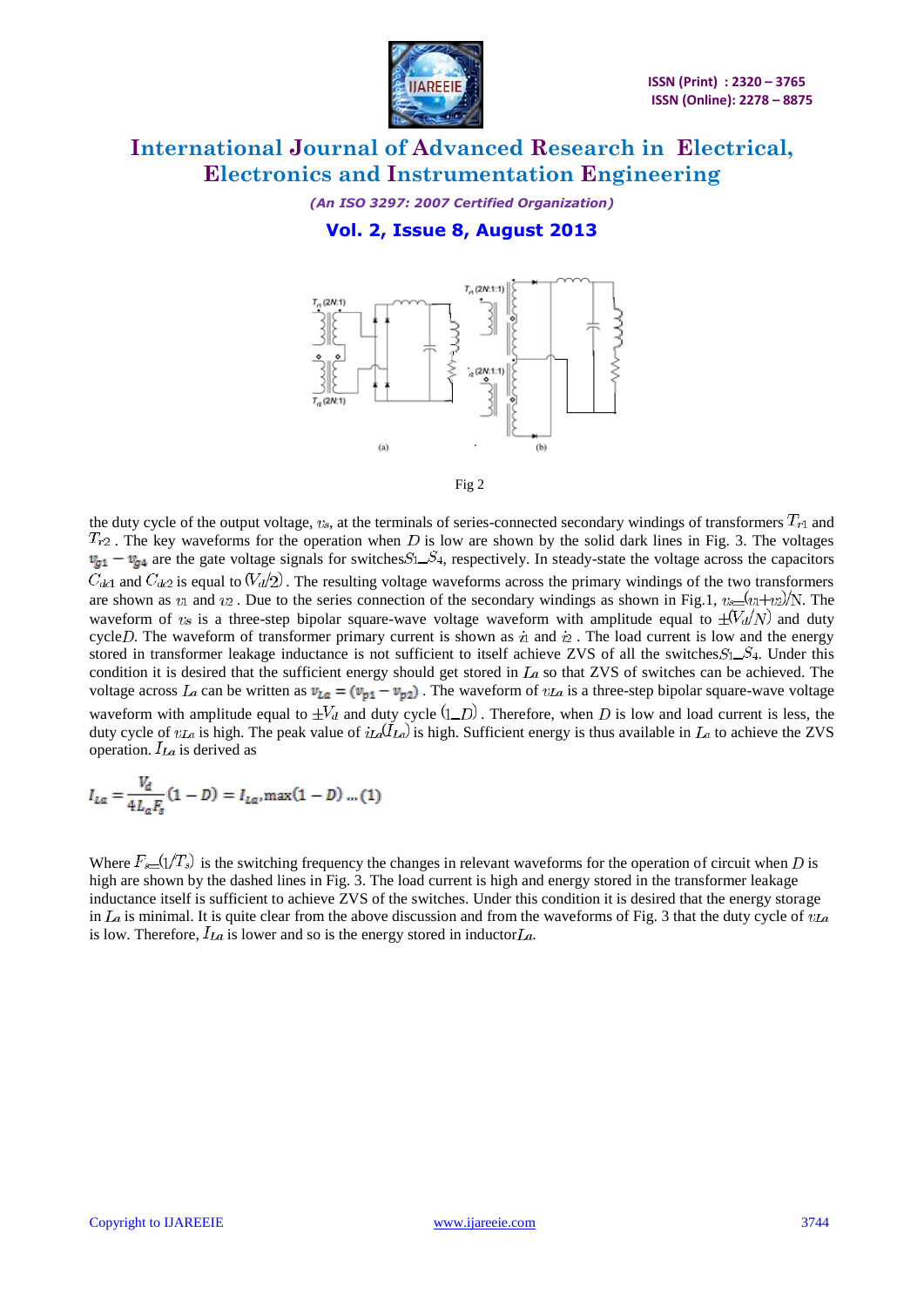

**IAREEIE** 

*(An ISO 3297: 2007 Certified Organization)*

**Vol. 2, Issue 8, August 2013**



In the applications where output is fixed (e.g. voltage regulator modules),  $D$  is ideally independent of load if output filter inductor current is continuous. This continuous conduction mode (CCM) of operation is, however, practically restricted to typically up to 20% of the maximum load current otherwise the required value and size of filter inductor becomes very large In discontinuous conduction mode (DCM) D reduces with load current at No-Load condition. D≈0 In applications where the output is required to be adjustable over a wide range and load resistance and Inductance is fixed (e.g., an electromagnet power supply), the expression for load current (neglecting duty ratio loss) can be written as

# $I_o = \frac{v_d}{2NR_o} D = I_o$ , max  $D ... (2)$

Thus, the load current and the auxiliary inductor current in the proposed circuit vary opposite to each other When  $D$ is high, load current is high. Energy stored in transformer leakage inductance is sufficient for ZVS operation. Auxiliary current is low causing low additional conduction losses in the devices. When  $D$  low, load is current low and energy in transformer leakage inductance is insufficient for ZVS operation. Auxiliary current increases and assists to achieve ZVS operation. Thus the trade-off between the ZVS operation and conduction losses is optimally resolved and fullrange ZVS is achieved without significantly increasing full-load conduction losses. Although the proposed FBZVS converter has two trans-formers, the combined rating of the two transformers is the same as one transformer in the conventional FBZVS converter. The primary voltage of the individual transformer in proposed converter  $(\pm V_d/2)$ , peak) is half as compared to that in conventional converter  $(\pm V_d)$ , peak) Thus the total volt-ampere rating of two transformer in proposed converter is the same as single transformer in conventional converter. In high-power applications two halfrated transformers in proposed converter can ease thermal management. Similarly, the worst case dc voltage  $(\pm V_d)$  That might appear across two dc blocking capacitors in the proposed converter is the same as that in the conventional FBZVS converter.

#### **IV. DESIGN CONSIDERATIONS**

With the same gate pulse sequence as shown in Fig. 3, in the conventional FBZVS converter, the ZVS operation of right-leg switches,  $S_3$  and  $S_4$ , is lost for load current lower than a certain value since energy stored in only the transformer leakage inductance (plus additional series inductor, if placed) is responsible for ZVS operation. Note that in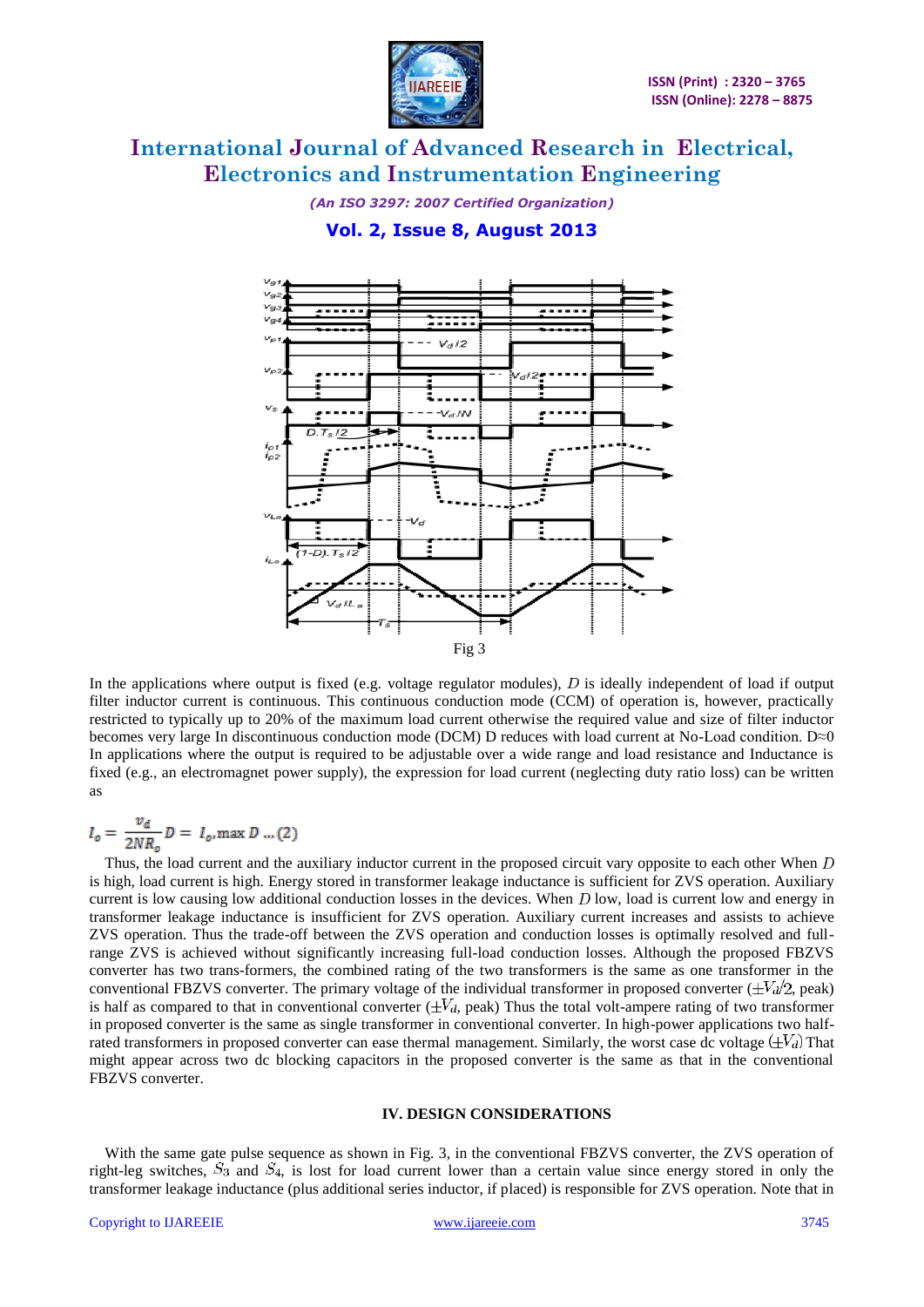

#### *(An ISO 3297: 2007 Certified Organization)*

### **Vol. 2, Issue 8, August 2013**

the proposed FBZVS converter also, in absence of auxiliary inductor  $La$  the ZVS operation of right-leg switches,  $S_3$ and  $S_4$ , is lost for lower load currents. It can be noticed from the waveforms of Fig. 3 that switches  $S_1$  and  $S_2$  turn-off when transformer primary current is and the auxiliary inductor current  $i\mathcal{L}$  are at maximum. Snubber capacitors  $C_1$  and  $C_2$  are charged and discharged by the total energy stored in inductors  $Lf_1/Lf_2$ , leakage inductance of  $T_{r1}$  &  $L_a$ . For higher load current, energy stored in  $Lf_1/Lf_2$  is significant, contribution of that in the leakage inductance of  $T_{r1}$  is negligible and since  $I_{La}$  is low; energy stored in  $I_a$  is also insignificant. For lower load currents energy stored in Lft/Lf2 still may be sufficient for ZVS operation, and in addition, ZVS of  $S_1$  and  $S_2$  is assisted by energy stored in La as  $I_{La}$  is proportionately increased. However, energy stored in  $Lf_1/Lf_2$  is not available for ZVS operation of switches  $S_3$ and  $S_4$  and charging and dis-charging of  $C_3$  and  $\tilde{C}_4$  relies on energy stored in the leakage inductance of  $T_{r2}$  & La. Under the assumption that the trans-formers  $T_{r1}$  and  $T_{r2}$  are identical having the same leakage inductance and neglecting transformer winding capacitances, the energy balance during switching transition for ZVS operation can be written as

$$
\frac{1}{2}L_a I_{L_a}^2 + \frac{1}{2} \frac{L_s}{2} \left(\frac{I_a^2}{4}\right) \ge CV_a^2 \dots (3)
$$
  
Where  $C_3 = C_4 = C$ 

A suitable design of approach can be to minimize the trans-former leakage inductance to minimize the duty cycle loss as well as the overshoot and ringing on the secondary side. This will also maximize the turns ratio of the transformer reducing primary-side conduction loss. The energy stored in  $La$  achieves ZVS operation. From (1) and (3)

$$
L_a \leq \frac{(1-D)^2}{32CF_s^2} \dots (4)
$$

However, if it is minimized, the energy stored in transformer leakage inductance may not be sufficient to achieve ZVS on its own even near full-load condition, i.e. with  $D \approx 1$ . Energy storage in  $La$  is therefore also required even near full-load condition to achieve ZVS operation. Equation (3) gives smaller value of  $La$  for  $D \approx 1$ . Smaller  $La$  in turn result in large  $I_{La}$ , particularly under operating conditions with  $D\approx 0$ , increasing conduction loss in the switches. Therefore, it is felt that instead of minimizing transformer leakage inductance, its value can be optimally chosen to simultaneously achieve full-range ZVS operation and improve overall efficiency over the entire conversion range. However, such an optimization is beyond the scope of this paper.

Additional condition can be imposed for the choice of  $La$  based on time  $\Delta t$  allowed to charge/discharge the

$$
L_a = \frac{\Delta t (1 - D)}{8CF_s}.
$$
 (5)

 $(6)$ 

Output voltage of the proposed converter is given by

$$
V_o = V_d(D - \Delta D)/2N
$$

e 
$$
\Delta D
$$
 the duty ratio is lost and is given by  

$$
\Delta D = \frac{2NL_sI_o}{V.T}.
$$
 (7)

Solving,  $(6)$  and  $(7)$ 

 $\mathbf{r}$ 

Wher

$$
N = \frac{V_d D}{2V_o \left(1 + \frac{L_s}{R_o T_s}\right)}\tag{8}
$$

$$
\Delta D = \frac{\dot{L_s} D}{L_s + R_o T_s}.
$$
\n(9)

**V. EXPERIMENTAL RESULTS**

The full-range ZVS operation in the proposed FBZVS converter is verified on an experimental 500 W prototype converter operating at 100 kHz. The converter operates from a 250 V dc input and delivers 50 A maximum in a load resistance of  $0.2\Omega$ , load inductance 5h. The output current variation is specified in the range of 2 to 50 A. The switches  $S_1$ ,  $S_4$  are IRF840 MOSFETs. In the trans-formers  $T_{r1}$  &  $T_{r2}$ ,  $N=9$  and  $L_s=0.14$  H. The output filter is:  $Lf_1=Lf_2=22$  H. and  $C_f=10\mu$ . The value of auxiliary inductor is  $L_a=240\mu$ H and  $C_{dc}=-1\mu$ . The control circuit was implemented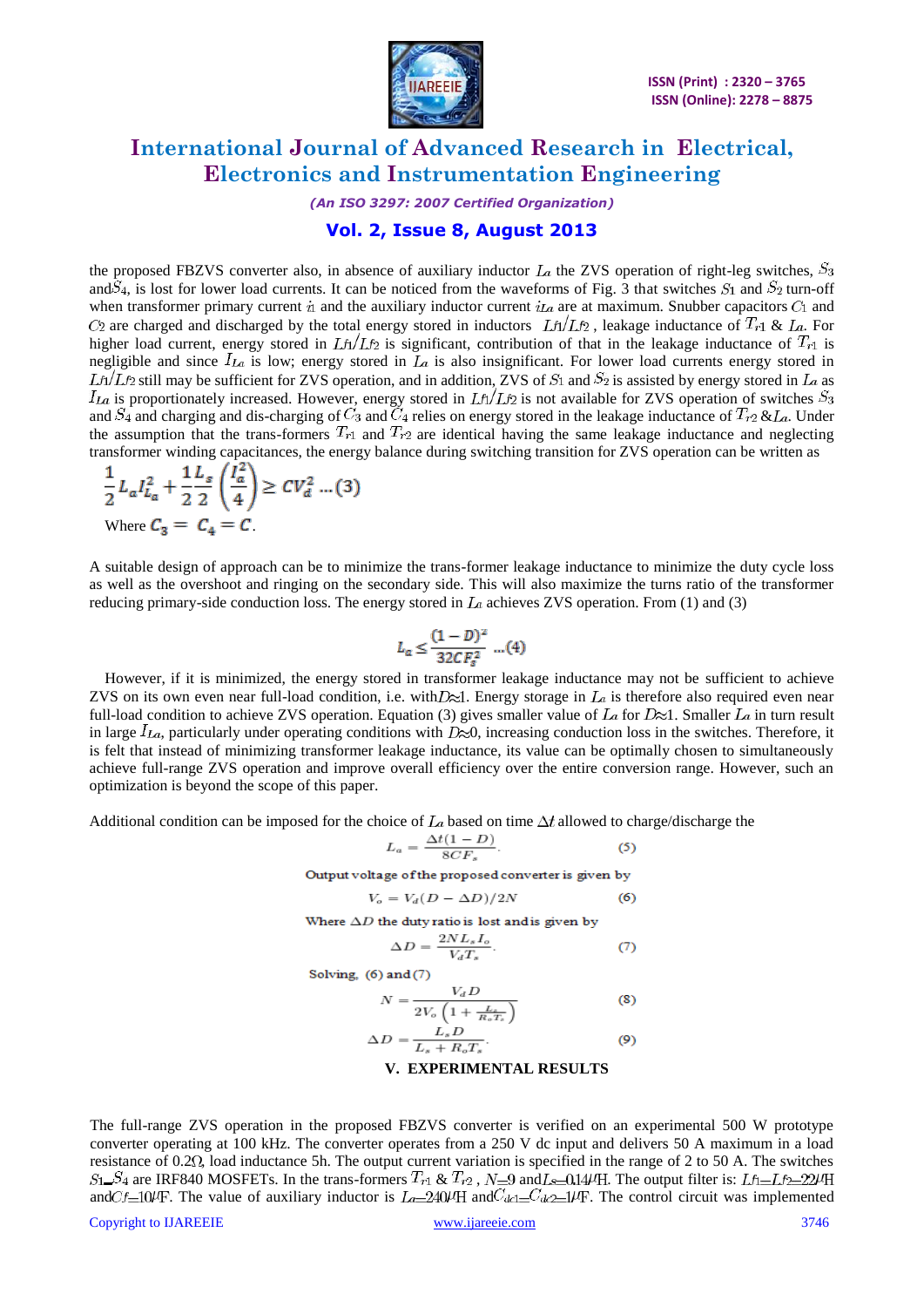

*(An ISO 3297: 2007 Certified Organization)*

**Vol. 2, Issue 8, August 2013**

with controller UC3875. The waveforms of input voltage of secondary rectifier  $i$ ,  $v_{La}$  and  $i_{La}$  for operation at various values of D are shown in Fig. 4. Fig. 4(a) shows the waveforms for  $D=0.9$ . As the output current is high, the energy stored in transformer leakage inductance is sufficient for ZVS operation. The duty ratio of  $v_{La}$  is 0.1 and therefore  $I_{La}$ is small causing minimum additional conduction loss. As  $D$  progressively reduces to  $D=0.5$ , as shown in Fig. 4(b), ), the duty ratio of  $v_{La}$  increases to 0.5, thereby increasing  $I_{La}$ . The reduced energy stored in trans-former leakage inductance is supplemented by the energy stored  $La$  in  $La$  in to achieve ZVS operation. As D further reduces to 0.1, as shown by the waveforms of Fig. 4(c), the output current is low and the energy stored in  $L_s$  is not sufficient for ZVS operation. However, the duty ratio of  $v_{La}$  increases to 0.9 increasing  $I_{La}$  and stored energy in  $La$  to achieve ZVS operation The gate-source and drain-source voltage waveforms during turn-on of the left-leg switch  $S_2$  are shown in Fig. 5(a) and (b) for  $D=0.1$  and  $D=0.9$ , respectively. Similarly, the gate-source and drain source voltage waveforms during turn-on of the right-leg switch  $S_4$  are shown in Fig. 6(a) and (b) for  $D=0.1$  and  $D=0.9$ , respectively. Since in all the wave-forms, the gate-source voltage is applied after the drain-source voltage drops to zero, the ZVS operation of all the switches over the entire conversion range is demonstrated. Plot  $(1)$  of Fig. 7 shows the conversion efficiency of the developed prototype of the proposed converter. . Maximum conversion efficiency is limited to 0.8 primarily because the secondary-side drops become comparable with the low output voltage (10 V). The prototype converter was then reconfigured as the conventional FBZVS converter by connecting the primary windings of the two transformers in series, and connecting them between the midpoints of both the legs. To demonstrate the advantage of adaptive auxiliary current over the fixed auxiliary current, a "pole" was added to the lagging-leg of the full bridge with  $120 \mu H$  inductor (to keep the peak circulating current same as that in the proposed converter) and capacitive voltage divider using two 1  $\mu$ F capacitors across the input dc bus. The efficiency of conventional FBZVS converter with pole on lagging leg is shown as plot (2) in Fig. 7. From full-load to approximately 20% part-load, efficiency of the proposed converter is observed to be higher. This is because the auxiliary current in the proposed converter is lesser than that in the conventional FBZVS converter with pole on lagging leg. For lower output power, the efficiency of the proposed converter is observed to be lesser. The reason is that in the conventional FBZVS converter with pole on lagging leg, the auxiliary current is circulating in only two switches whereas in the proposed converter auxiliary current is circulating in all the four switches causing more conduction loss. A pole on leading leg is also added to conventional FBZVS converter to achieve ZVS of all the switches over the entire load range. Therefore to compare the efficiencies of proposed converter and conventional FBZVS converter with pole on both legs, another pole with  $120 \mu$ H was added to the configured conventional FBZVS converter on the leading leg along with pole of  $120 \mu H$  on lagging leg. The efficiency of this conventional FBZVS converter with poles on the both legs is shown as the plot (3) in Fig. 7. The efficiency is observed to be further de-graded at full-load and also over the entire range as compared to the efficiency of the proposed converter. The improvement in efficiency with the proposed converter with respect to the conventional FBZVS converter at part-load operation depends on the trade-off between switching losses saved by maintaining ZVS operation and the additional conduction loss in the switches due to circulating current plus losses in the auxiliary inductor. The savings in the switching losses which will be larger if either switching frequency is high (typically 300– 500 kHz in low-power applications, e.g., up to 1–2 kW, using MOSFET) or the snubber capacitors are larger (tens of nano farads) in high-power converters (e.g. up to 5–20 kW, using IGBT). Simplified loss analysis and calculations described in Section VI illustrates this. Nevertheless, the full-range ZVS operation achievable in the proposed converter without additional loss penalty at full-load, is the major advantage as safe operation of semiconductor devices, snubber capacitors is guaranteed and overall reliability is increased.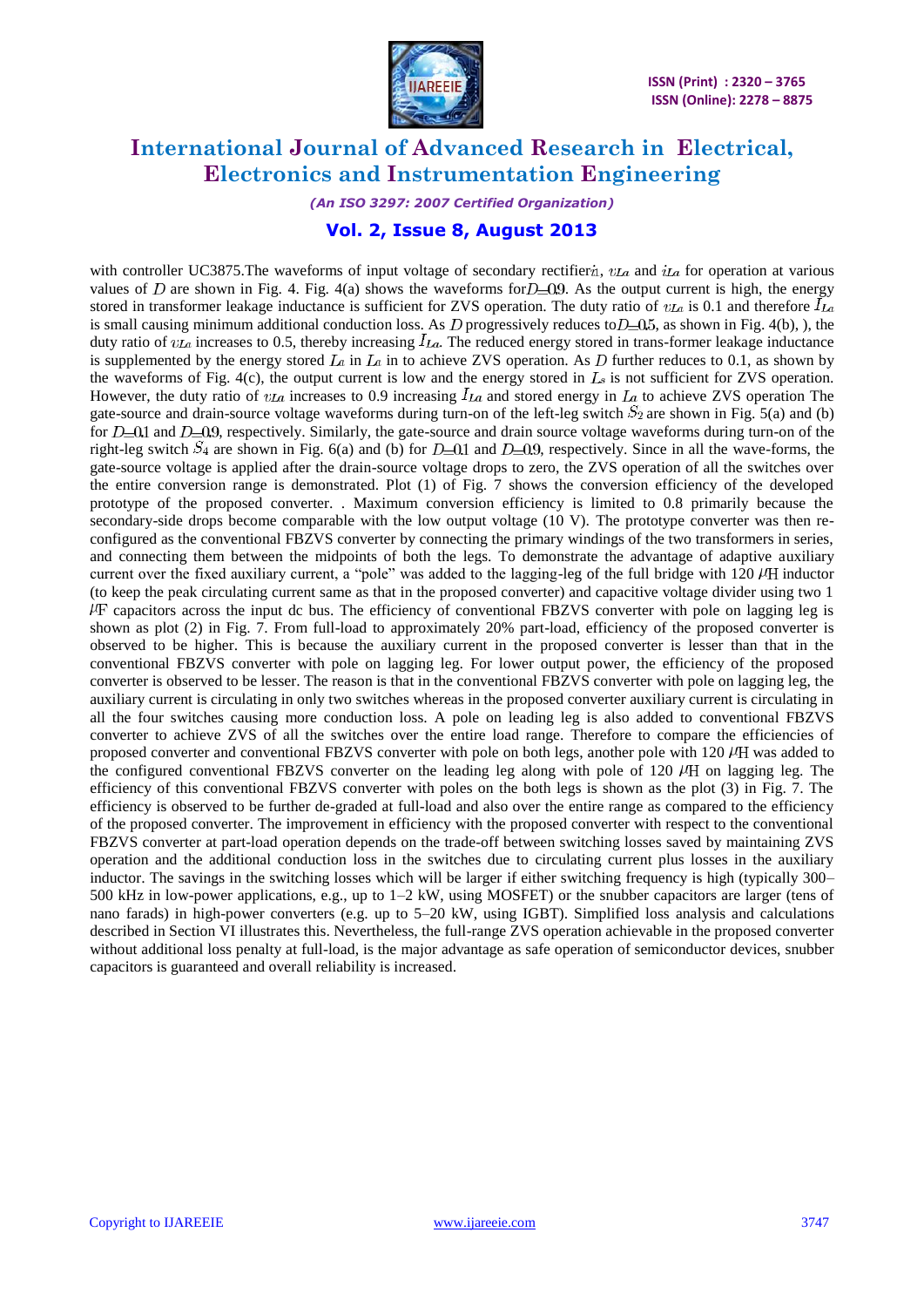

*(An ISO 3297: 2007 Certified Organization)*

**Vol. 2, Issue 8, August 2013**



Fig.7 The plots of experimental efficiency. (1) Proposed converter with  $L_a = 240$  H. (2) Conventional FBZVS converter with pole on only lagging-leg. Pole inductance = 120 H. (3) Conventional FBZVS converter with poles on both the legs. Pole inductances = 120 H each.

#### **VI. SIMPLIFIED LOSS ANALYSIS OF THE PROPOSED FBZVS CONVERTER WITH IGBT SWITCHES**

IGBTs are used for the high-power application of proposed FBZVS converter. To calculate the conduction losses in the IGBT switches and anti-parallel diodes as well as the losses in the auxiliary inductor over the entire conversion range, following simplifying assumptions are made.

- 1) The output current is ripple-free; therefore transformer primary current is square-wave.
- 2) Transformer leakage inductance is small; therefore the slew interval (during which the transformer primary current reverses its direction) is absent.
- 3) The average power loss in an IGBT and a diode is proportional to the respective average currents.

#### *A Device Conduction Loss*

The current flowing out of the midpoint of the leading leg is the sum of  $\dot{u}$  and  $\dot{u}$  (see Fig. 1). Similarly the current flowing out of the midpoint of lagging leg is the difference between is and i.e.. The amplitude of i and is equal to  $(I_o/2N)$  where  $I_o$  is given by (2). Two distinctive modes can be observed de-pending on whether  $I_{La} \ll I_o/2N$  or  $I_{L_0}>(I_0/2N)$ .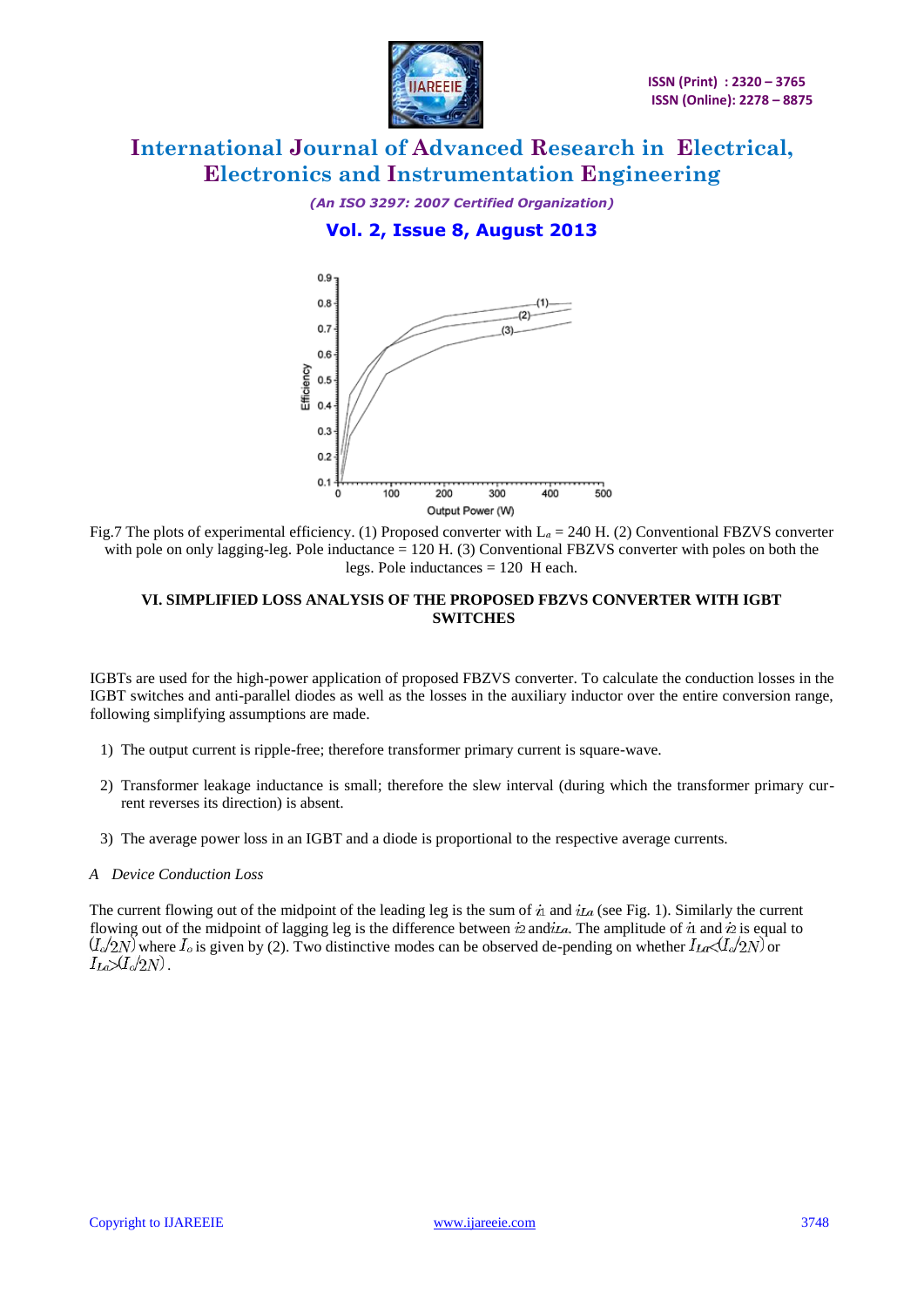

*(An ISO 3297: 2007 Certified Organization)*

**Vol. 2, Issue 8, August 2013**





The boundary between the two modes can be derived by equating  $I_{La}$  to  $(I_o/2N)$ , The duty ratio, where the two currents have same amplitude is termed as  $D_{bounda}$  and can be derived as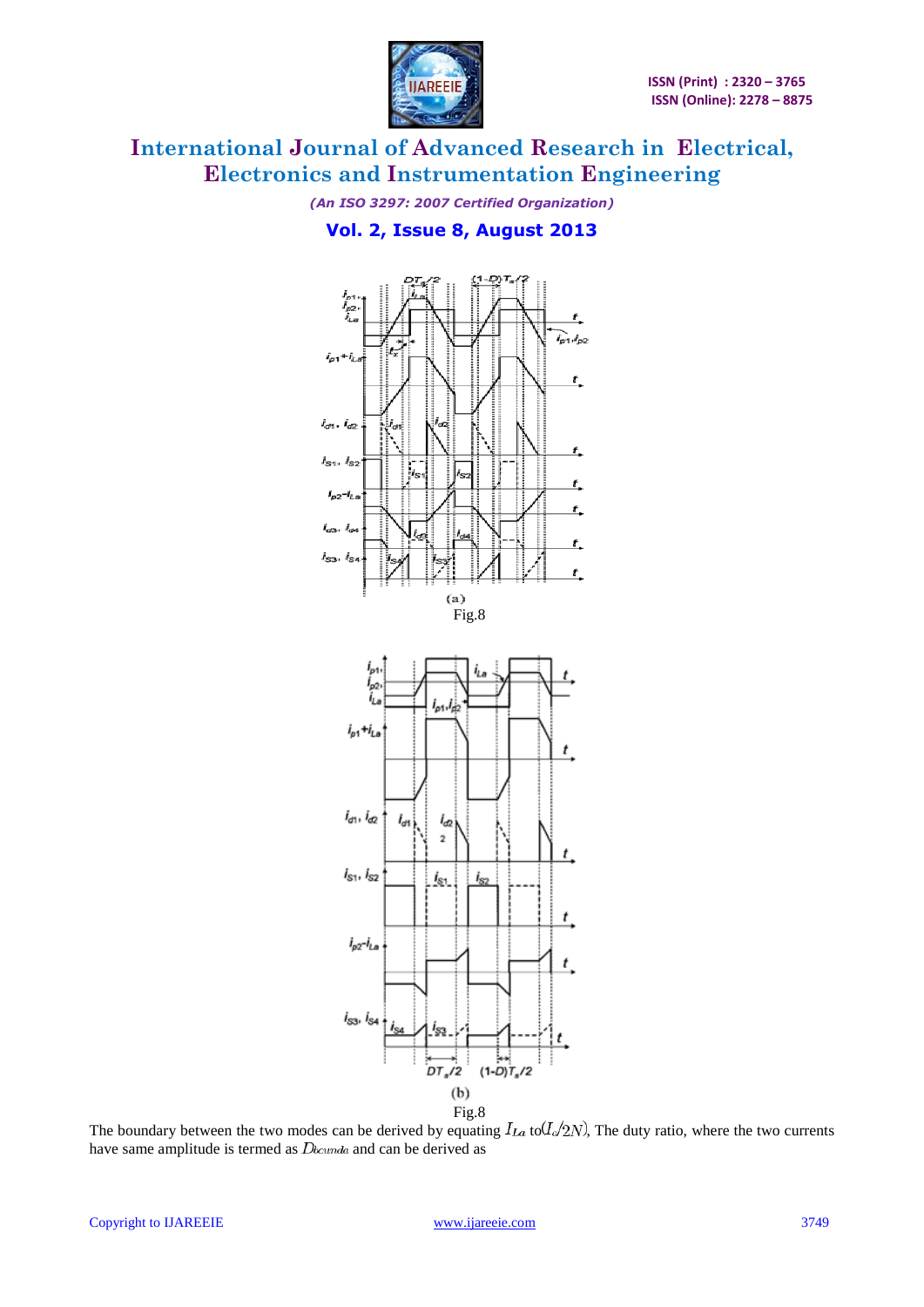

*(An ISO 3297: 2007 Certified Organization)* **Vol. 2, Issue 8, August 2013**

$$
D_{boundary} = \frac{N^2 R_o}{N^2 R_o + F_s L_a}.
$$
 (10)

Fig. 8(a) and (b) shows various current waveforms for  $D \leq D$ boundar and  $D \geq D$ boundar respectively. The expressions for average currents in all IGBT switches  $(I_{S1}I_{S4})$  and antiparallel diodes  $(I_{D1}I_{D4})$  of the full-bridge circuit are summarized in Table I. Expressions for the total conduction losses in these devices,  $P_{cond}$ , can then be derived as follows.

For D < D*boundry*

$$
P_{cond} = \frac{V_d}{8L_aF_s}(V_{on} + V_{di}) - D^2
$$
  
 
$$
\times \left[ \frac{V_d}{4N^2R_o} \left( V_{di} - V_{on} - \left( \frac{V_{on} + V_{di}}{2} \right) \frac{L_aF_s}{N^2R_o} \right) + \frac{V_d}{8L_aF_s}(V_{on} + V_{di}) \right].
$$
 (11)



Zero Voltage Switching vs. Conventional Square Wave

**TABLEI SUMMARY OF EXPRESSIONS FOR AVERAGE DEVICE CURRENTS** 

| $D < D_{boundary}$                                                                                                                                                                                     | $D$ > $D_{boundary}$                                  |
|--------------------------------------------------------------------------------------------------------------------------------------------------------------------------------------------------------|-------------------------------------------------------|
| $\begin{array}{ c c } \hline I_{D1}, I_{D2} & \frac{1}{2} \left( I_{La} + \frac{I_o}{2N} \right) \left( 1 - D \right) - \frac{t_x}{T_x} \end{array}$                                                   | $\frac{I_o}{4N}(1-D)$                                 |
| $\boxed{I_{D3}, I_{D4} \left[ \begin{array}{c} \frac{1}{2} \end{array} \left[ \left(I_{La} - \frac{I_o}{2N} \right] D + \frac{t_x}{T_s} \left(I_{La} - \frac{I_o}{2N} \right) \right] \qquad \qquad }$ | 0                                                     |
| $\boxed{I_{S1}, I_{S2} \quad \boxed{\frac{1}{2} \left[\left(I_{La} + \frac{I_o}{2N}\right) D + \frac{t_x}{T_x} \left(I_{La} - \frac{I_o}{2N}\right)\right]}$                                           | $rac{1}{2}$ $\left(\frac{I_o}{2N} + I_{Lo}\right)D$   |
| $\overline{I_{53}}, \overline{I_{54}}$ $\overline{I_2}\left(I_{L_8} + \frac{I_o}{2N}\right) \left(\frac{(1-D)}{2} - \frac{t_x}{T_x}\right)$                                                            | $\frac{1}{2} \left( \frac{I_o}{2N} - DI_{La} \right)$ |

For D < D*boundry*

$$
P_{cond} = \frac{V_d}{4N^2 R_o} \left[ D(V_{on} + V_{di}) + D^2 (V_{on} - V_{di}) \right]. \tag{12}
$$

#### *B. Core and Winding Loss in Auxiliary Inductor*

The core loss of ferrites is often expressed in the form of following curve-fit equation.

$$
P_{core} = kF_s^{\alpha}B^{\beta}
$$
 (13)  
Copyright to IJAREEIE  
www.ijareei.com (13)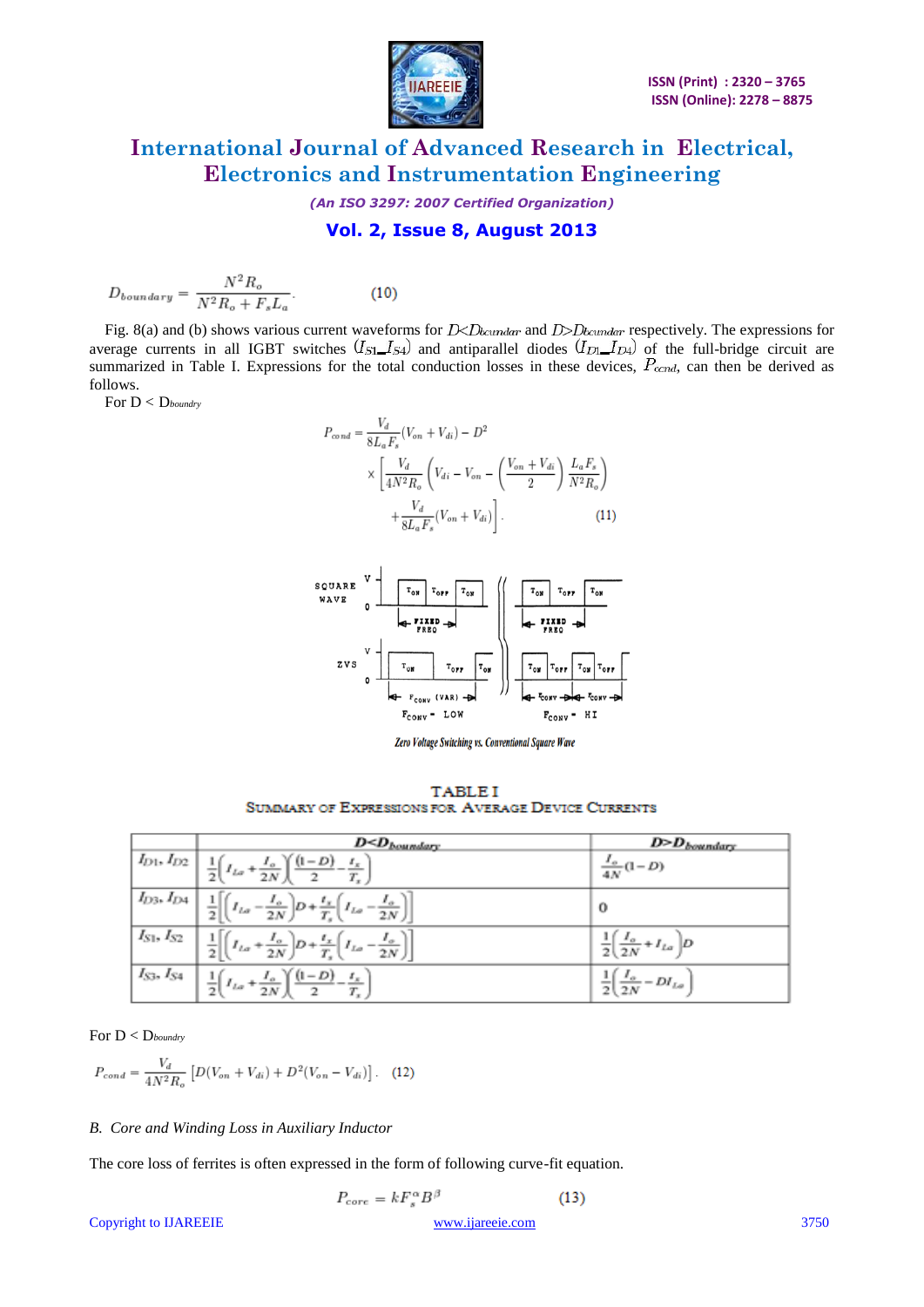

*(An ISO 3297: 2007 Certified Organization)*

### **Vol. 2, Issue 8, August 2013**

Wherek,  $\alpha$  and  $\beta$  are the constants and their values depend on the material grade. In the auxiliary inductor of the proposed converter,  $F_s$  is constant and B is proportional to  $I_{La}$ , which from (1), is proportional to  $(1-D)$ . Therefore, core loss in the auxiliary inductor can be expressed as

$$
P_{\text{core}} = P_{\text{core,max}} (1 - D)^{\alpha} \tag{14}
$$

where  $P_{\text{coremas}}$  is the maximum designed core loss corresponding to  $I_{\text{Lamar}}$ . Winding loss in the auxiliary inductor are given by

$$
P_{winding} = I_{La,rms}^2 R_{coil} \tag{15}
$$

where  $R_{coil}$  is the winding resistance and  $I_{Larms}$  is the rms value of  $i_{La}$ , given by

$$
I_{La,rms} = \frac{V_d(1-D)}{4\sqrt{3}L_aF_s} \sqrt{(2D+1)}.
$$
 (16)

#### *C. Total Primary-Side Losses and Comparison With*

#### *Conventional FBZVS Converter*

The total primary-side losses in the proposed converter are given by

$$
P_{total} = P_{cond} + P_{core} + P_{winding}.
$$
 (17)

For conventional FBZVS converter, the expression for the total primary-side loss (equal to the conduction loss in IGBTs and anti-parallel diodes),  $P_{total\_conv}$  can be derived as

$$
P_{total-conv} = \frac{V_d}{4N^2 R_o} \left[ D(V_{on} + V_{di}) + D^2 (V_{on} - V_{di}) \right].
$$
\n(18)

For a 18 kW (60 V/300 A) output electromagnet power supply with designed parameters listed in Table II, Fig. 9 compares the total primary-side losses in the proposed and conventional FBZVS converter over the entire conversion range. These plots are obtained using  $(10)$ – $(18)$  and the parameters of Table II. It can easily be seen that the total primary-side losses in the proposed converter are the same as conventional FBZVS converter for operation with higher values of  $D$  (full-load operation). For the lower values of  $D$ , the device conduction plus magnetics losses are higher (e.g. 111 W at  $D=0$  in the pro-posed FBZVS converter due to auxiliary circulating current. However, the loss of ZVS with 15 nF snubber capacitors in the conventional FBZVS converter would have resulted in total  $(1/2CV_2F_s)$  loss of 187.5 W. Therefore, the proposed converter improves the overall efficiency for lower values of  $D$  in addition to the full-range ZVS operation.

#### **VII. CONCLUSION**

A new FBZVS converter is proposed with ZVS of active switches over the entire conversion range. The principle of operation and design considerations of the circuit are described. The experimental results on a 500 W prototype converter demonstrate the adaptive auxiliary current which is high at lower duty ratio assisting the ZVS operation and low at higher duty ratio minimizing the additional conduction loss. The experimental results confirm the full-range ZVS operation. The proposed converter is therefore deemed suitable particularly for high-power applications where full-range ZVS operation is desired without the penalty of additional losses at full-load not only for the saving of switching losses but also for the reliable operation due to elimination of current and voltage stresses on the devices and EMI which results from the non-ZVS operation.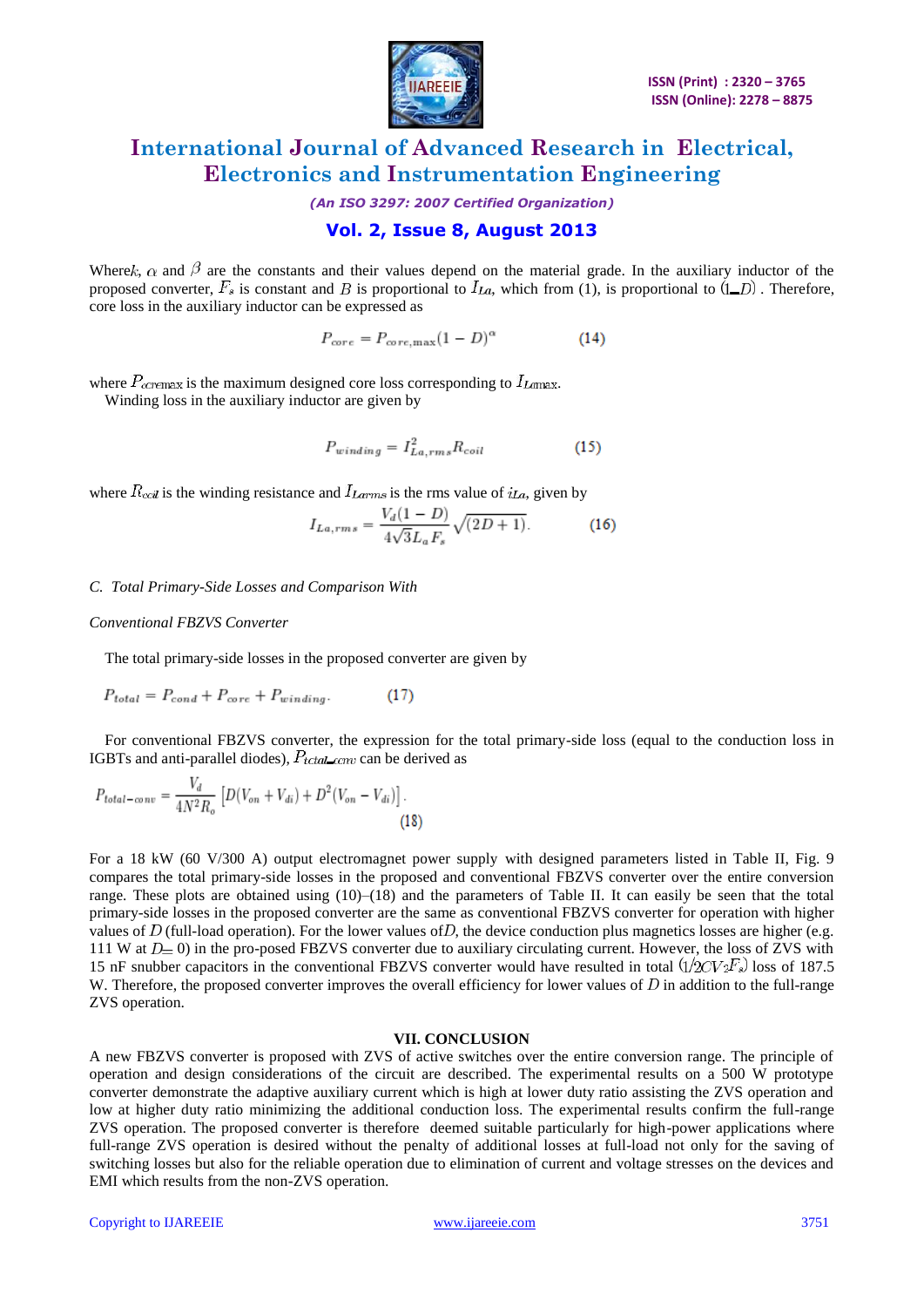

*(An ISO 3297: 2007 Certified Organization)*

### **Vol. 2, Issue 8, August 2013**



Matlab SIMULATION OF A DC-AC-DC Converter with Zero-Voltage-Switching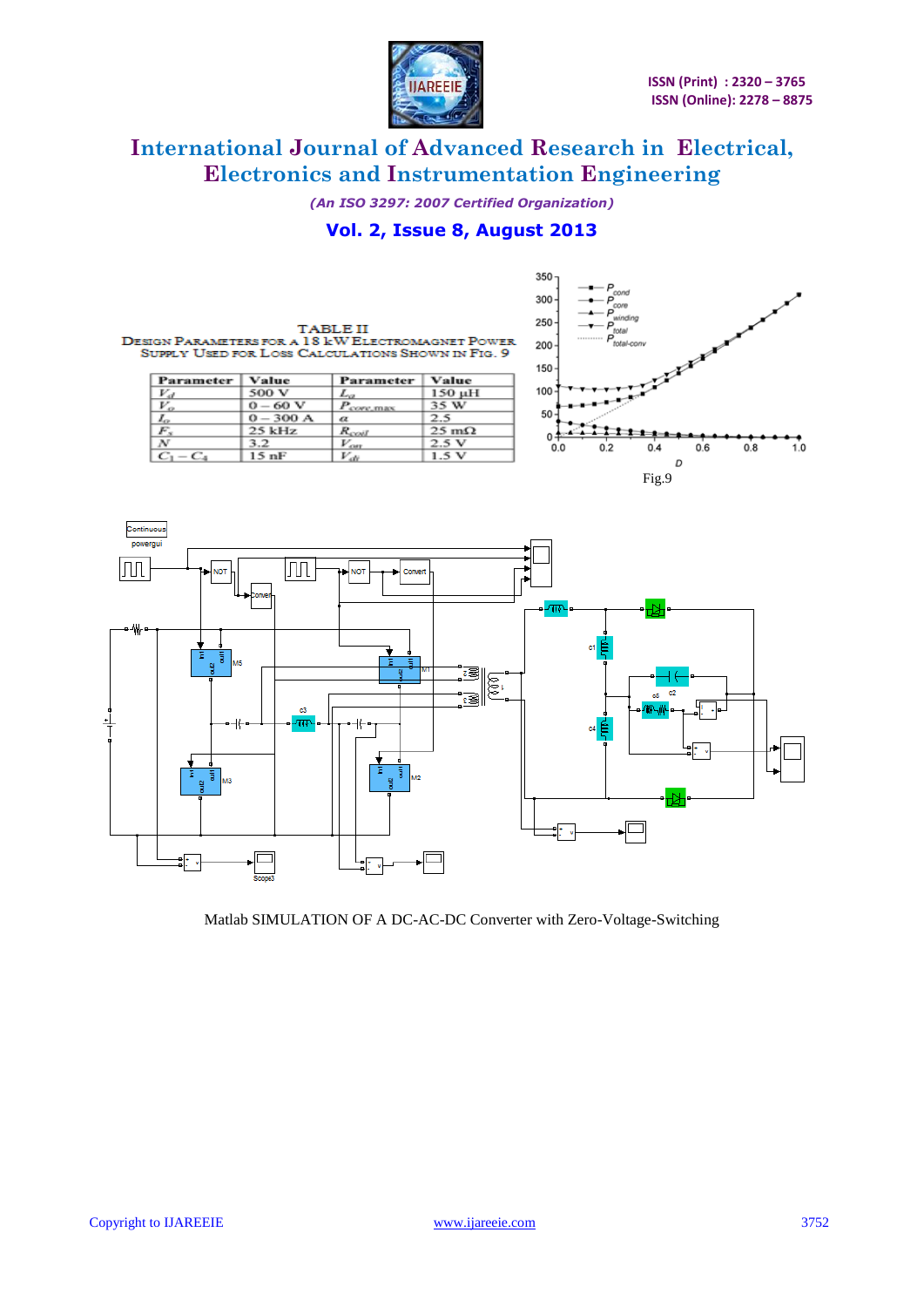

*(An ISO 3297: 2007 Certified Organization)* **Vol. 2, Issue 8, August 2013**



OUTPUT OF SIMULATION





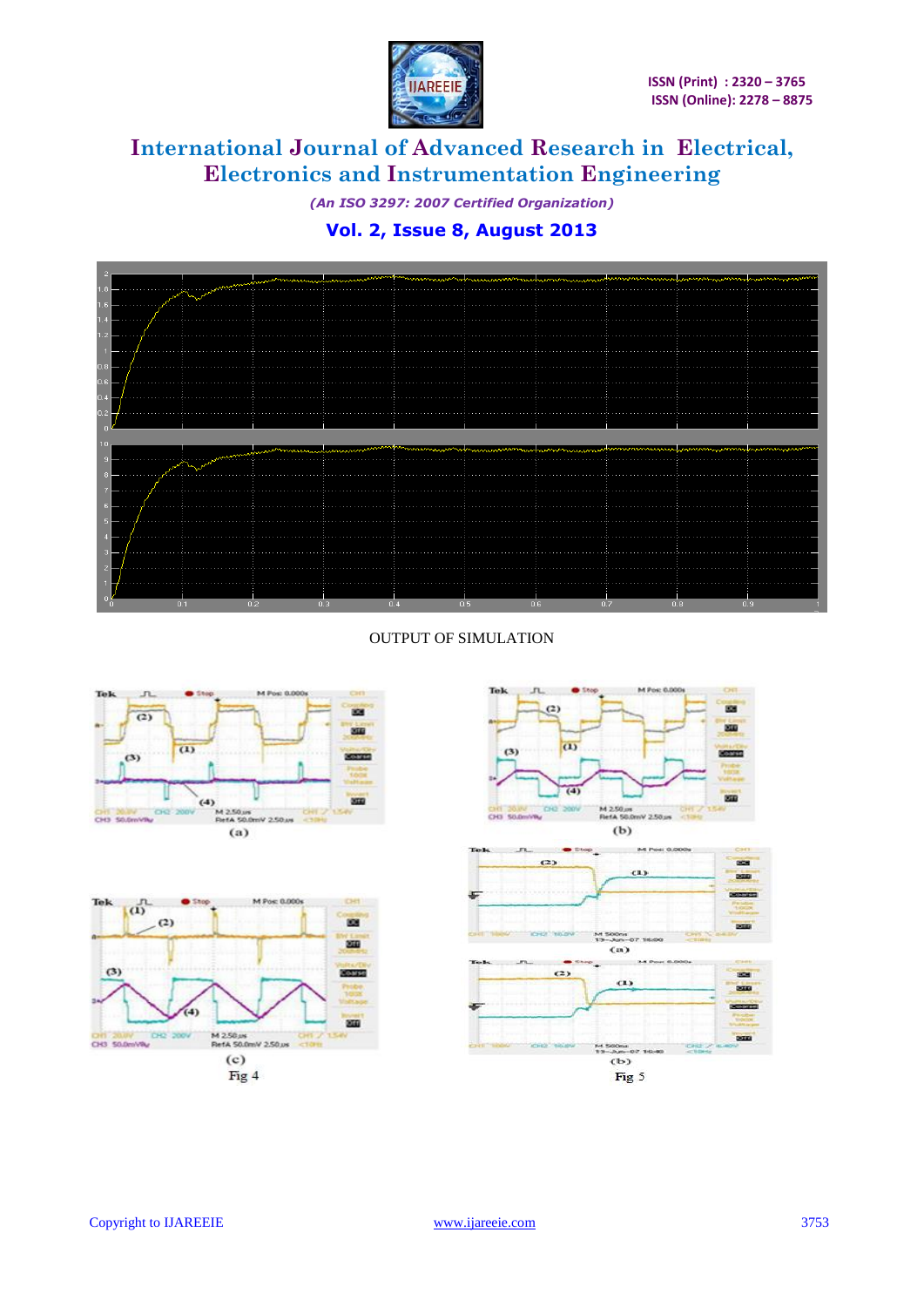

*(An ISO 3297: 2007 Certified Organization)*

### **Vol. 2, Issue 8, August 2013**



#### Fig.6

#### **REFERENCES**

[1] R. A. Fischer, R. D. T. Ngo, and M. H. Kuo, "A 500 kHz, 250Wdc–dc converter with multiple outputs controlled by phase-shifted PWM and magnetic," in Proc. High Freq Power Conv., May 1988, pp. 100-110.

[2] J. A. Sabate, V. Vlatkovic, R. B. Ridley, F. C. Lee, and B. H. Cho, "Design considerations for high-voltage high-power full-bridge zero voltage switching PWM converter," in Proc. IEEE Appl. Power Electron. Conf. (APEC), 1990, pp. 275–284.

[3] D. Dalal, "A 500 kHz multi-output converter with zero voltage

Switching," in Proc. IEEE Appl. Power Electron. Conf. (APEC), 1990, pp. 265–274.

[4] F.-S. Tsai, "Small-signal and transient analysis of a zero-voltage switched, phase controlled PWM converter using averaged switch model," IEEE Trans. Ind. Appl., vol. 29, no. 3, pp. 493–499, May/Jun. 1993

[5] A. W. Lotfi, Q. Chen, and F. C. Lee, "Non-linear optimization tool for the full-bridge zero-voltage-switched dc–dc convertor," Proc. Inst. Elect. Eng. B, vol. 140, no. 5, pp. 289–296, Sep. 1993.

[6] J. G. Cho, J. A. Sabate, G. Hua, and F. C. Lee, "Zero-voltage and zero-current-switching full bridge PWM converter for high power applications,"IEEE Trans. Power Electron., vol. 11, no. 4, pp. 622–627, Jul. 1996.

[7] G. Hua, F. C. Lee, and M. M. Jovanovic, "An improved full-bridge zero-voltage-switched PWM converter using a saturable inductor,"IEEE Trans. Power Electron., vol. 8, no. 4, pp. 530–534, Oct. 1993.

[8] S. Hamada and M. Nakaoka, "Analysis and design of a saturable reactor assisted soft-switching full-bridge dc–dc converter," IEEE Trans. Power Electron., vol. 9, no. 3, pp. 309–317, May 1994.

[9] Watson and F. C. Lee, "Analysis, design and experimental results of a 1-kW FB-ZVS-PWM converter employing magma secondary side control," IEEE Trans. Ind. Electron., vol. 45, no. 5, pp. 806–814, Oct.1998.

[10] R. Ayyanar and N. Mohan, "Novel soft-switched dc–dc converter with full ZVS-range and reduced filter requirement—Part I: Regulated-output applications," IEEE Trans. Power. Electron. vol. 16, no.2, pp. 184-192, Mar. 2001.

[11] R. Ayyanar and N. Mohan, "Novel soft-switched dc–dc converter with full ZVS-range and reduced filter requirement—Part II: Constant input, variable-output applications," IEEE Trans. Power. Electronics. vol. 16, no. 2, pp. 193–200, Mar. 2001.

[12] P. K. Jain, W. Kang, H. Soin, and Y. Xi, "Analysis and design considerations of a load and line independent zero voltage switching full bridge DC/DC converter topology," IEEE Trans. Power Electron., vol.17, no. 5, pp. 649–657, Sep. 2002.

[13] Y. Jang, M. M. Jovanovic, and Y. Chang, "A new ZVS-PWM full bridge converter," IEEE Trans. Power Electron., vol. 18, no. 5, pp.1122-1129, Sep. 2003.

[14] Y. Jang and M. M. Jovanovic, "A new family of full-bridge ZVS converters,"IEEE Trans. Power Electron., vol. 19, no. 3, pp. 701-708, May2004.

[15] M. Borage, S. Tiwari, and S. Kotaiah, "A passive auxiliary circuit achieves zero-voltage-switching in full-bridge converter over entire conversion range," IEEE Power Electron. Lett., vol. 3, no. 4, pp..

[16] A. W. Lotfi, Q. Chen, and F. C. Lee, "Non-linear optimization tool for the full-bridge zero-voltage-switched dc–dc convertor," Proc. Inst. Elect. Eng. B, vol. 140, no. 5, pp. 289–296, Sep. 1993.

#### **BIOGRAPHY**



B. Surendra<sup>1</sup>, born'85, Diploma in EEE from J.N.G.P College Hyderabad, Graduated in Electrical Engg, from S.R.R Engg College, Khammam, JNT.U'ty, (AP), India. He is currently pursuing MTech. (Power Electronics) at Aurora's Engg College. He is interested fields are Power Electronics.